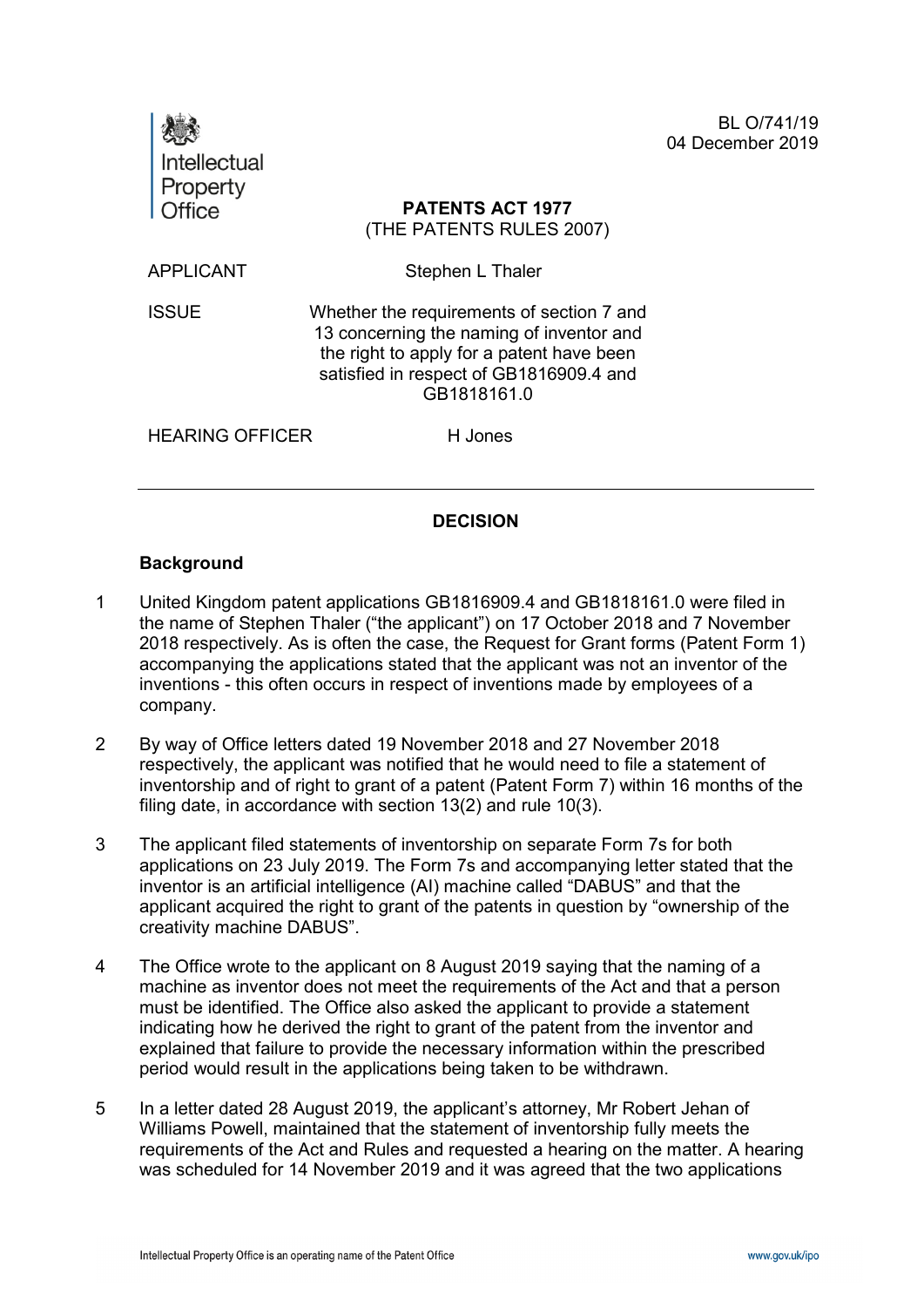would be considered together. Skeleton arguments were submitted by Mr Jehan on 7 November 2019 and these were explored in detail at the telephone hearing. Professor Ryan Abbott of the University of Surrey attended for the applicant but did not contribute. It was noted that the applicant had requested accelerated publication of both applications and I said that I understood that these requests would be allowed and that publication would follow in due course.

# **Preliminary issue – prejudging the applicant's case**

6 In his skeleton arguments, Mr Jehan drew my attention to a recent update of the Office's Formalities Manual<sup>[1](#page-1-0)</sup> in respect of AI inventors. Paragraph 3.05 of the Manual now says that:

> "Where the stated inventor is an 'AI Inventor', the Formalities Examiner [should] request a replacement F7. An 'AI Inventor' is not acceptable as this does not identify 'a person' which is required by law. The consequence of failing to supply this is that the application is taken to be withdrawn under s.13(2)"

7 Mr Jehan objected to this passage as it suggests, in his words, that "the UKIPO had prejudged the applicant's case before having given the applicant an opportunity to present its case". I assured Mr Jehan that this was not the case. In fact, I was not aware of this update until I saw it mentioned in his skeleton arguments. I explained that inclusion of this passage merely reflects the process that had been followed during the processing of these two applications and that it was likely added to ensure a consistent procedure would be followed in similar situations in the future. While the timing of the update was unfortunate, I explained that it was necessary for the Office to ensure consistency of practice in the absence of any existing guidance. I assured Mr Jehan that I would decide the matter based on the requirements of the Act and the Rules and upon whatever case law exists. If the practice as currently stated in the Formalities Manual is inconsistent with my finding in this decision, then that practice will need to change.

## **Issues for decision**

8 The applications present three issues for decision. First, can a non-human inventor be regarded as an inventor under the Act? Second, in what way has the right to the grant of a patent, which rests primarily with the inventor or actual deviser of the invention, been transferred to the applicant: is Mr Thaler entitled to apply for a patent in preference to DABUS simply because he is the owner of DABUS? Finally, if the answer to either of these two questions is no then, based upon the very clear statements provided by the applicant in respect of his involvement in these inventions, is the comptroller required to wait until the end of the 16-month period prescribed by rule 10(3) before taking the applications to be withdrawn, or can this be done immediately?

## **The Law**

9 The relevant law is set out in sections 7 and 13 of the Act and Rule 10 of the Rules. Section 7(2) states (with added emphasis):

*7(2) A patent for an invention may be granted -*

<span id="page-1-0"></span> <sup>1</sup> https://www.gov.uk/guidance/formalities-manual-online-version/chapter-3-the-inventor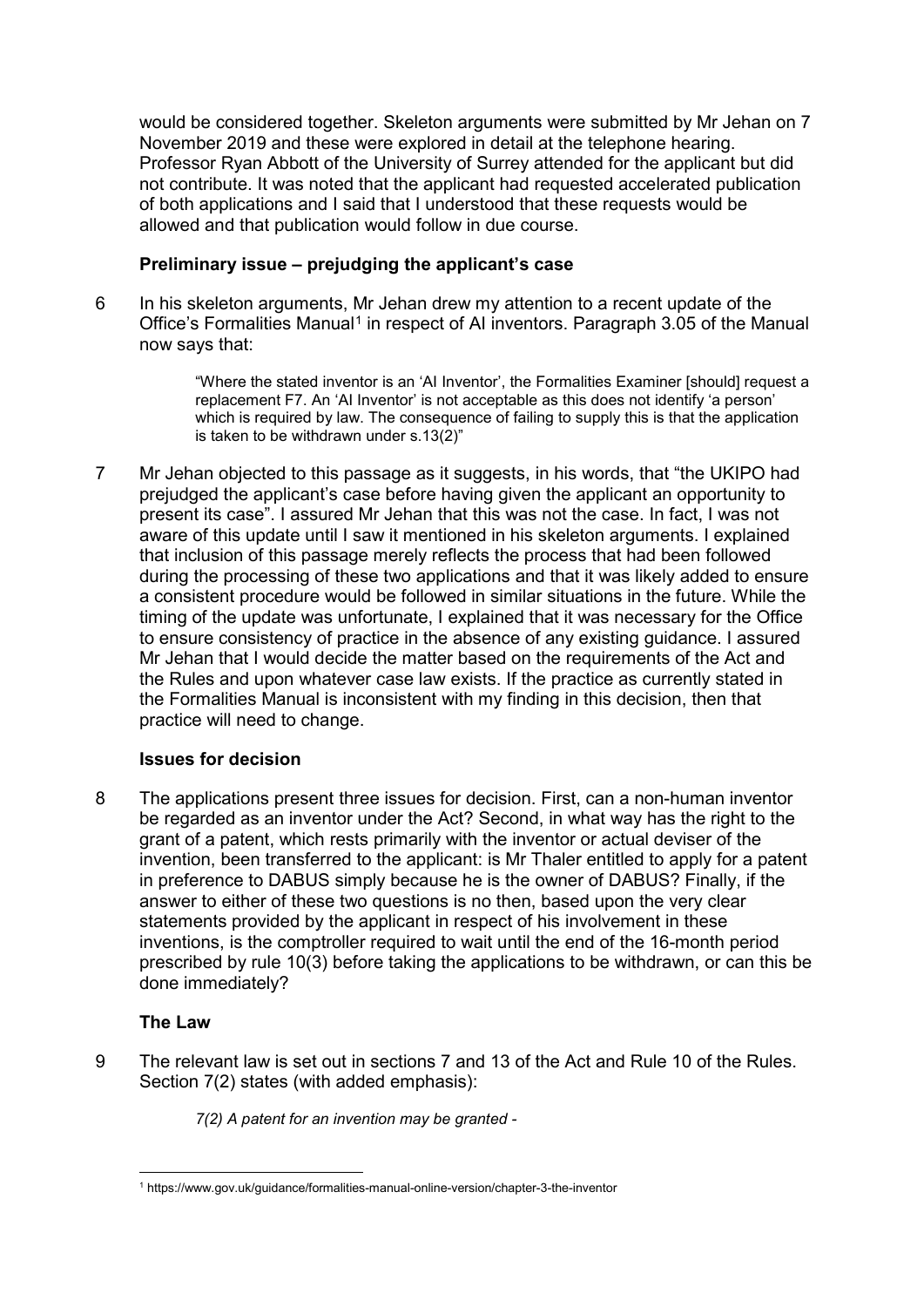*(a) primarily to the inventor or joint inventors;*

*(b) in preference to the foregoing, to any person or persons who, by virtue of any enactment or rule of law, or any foreign law or treaty or international convention, or by virtue of an enforceable term of any agreement entered into with the inventor before the making of the invention, was or were at the time of the making of the invention entitled to the whole of the property in it (other than equitable interests) in the United Kingdom;*

*(c) in any event, to the successor or successors in title of any person or persons mentioned in paragraph (a) or (b) above or any person so mentioned and the successor or successors in title of another person so mentioned; and to no other person.*

10 Section 7(3) defines what constitutes an inventor (with added emphasis):

*7(3) In this Act "inventor" in relation to an invention means the actual deviser of the invention and "joint inventor" shall be construed accordingly.*

11 Section 13 is concerned with the right of the inventor to be mentioned in any published application for a patent. In cases where the applicant is not the inventor, the section also requires the applicant to provide a statement indicating how the applicant derives the right to be granted a patent. The relevant parts of the section read as follows (with added emphasis):

> *13(1) The inventor or joint inventors of an invention shall have a right to be mentioned as such in any patent granted for the invention and shall also have a right to be so mentioned if possible in any published application for a patent for the invention and, if not so mentioned, a right to be so mentioned in accordance with rules in a prescribed document.*

*(2) Unless he has already given the Patent Office the information hereinafter mentioned, an applicant for a patent shall within the prescribed period file with the Patent Office a statement -*

*(a) identifying the person or persons whom he believes to be the inventor or inventors; and*

*(b) where the applicant is not the sole inventor or the applicants are not the joint*  inventors, indicating the derivation of his or their right to be granted the patent;

*and, if he fails to do so, the application shall be taken to be withdrawn.*

12 Rules 10(3) and 10(4) specify the period for filing the statement required by section 13(2) and the form it should be provided (with added emphasis):

> *10(3) Subject to rules 21, 58(4), 59(3) and 68(2), the period prescribed for the purposes of section 13(2) is sixteen months beginning immediately after -*

*(a) where there is no declared priority date, the date of filing of the application; or (b) where there is a declared priority date, that date.*

*10(4) A statement filed under section 13(2) must be made on Patents Form 7.*

13 The applicant has not identified any case law of direct relevance to the questions to be decided, nor am I aware of any. I am aware that the same issue is being decided on identical applications before the European Patent Office (EPO). I understand that the EPO has raised similar objections to the ones considered in this decision, which is to be expected given that the relevant sections of the Act under consideration are broadly similar to the equivalent provisions under the European Patent Convention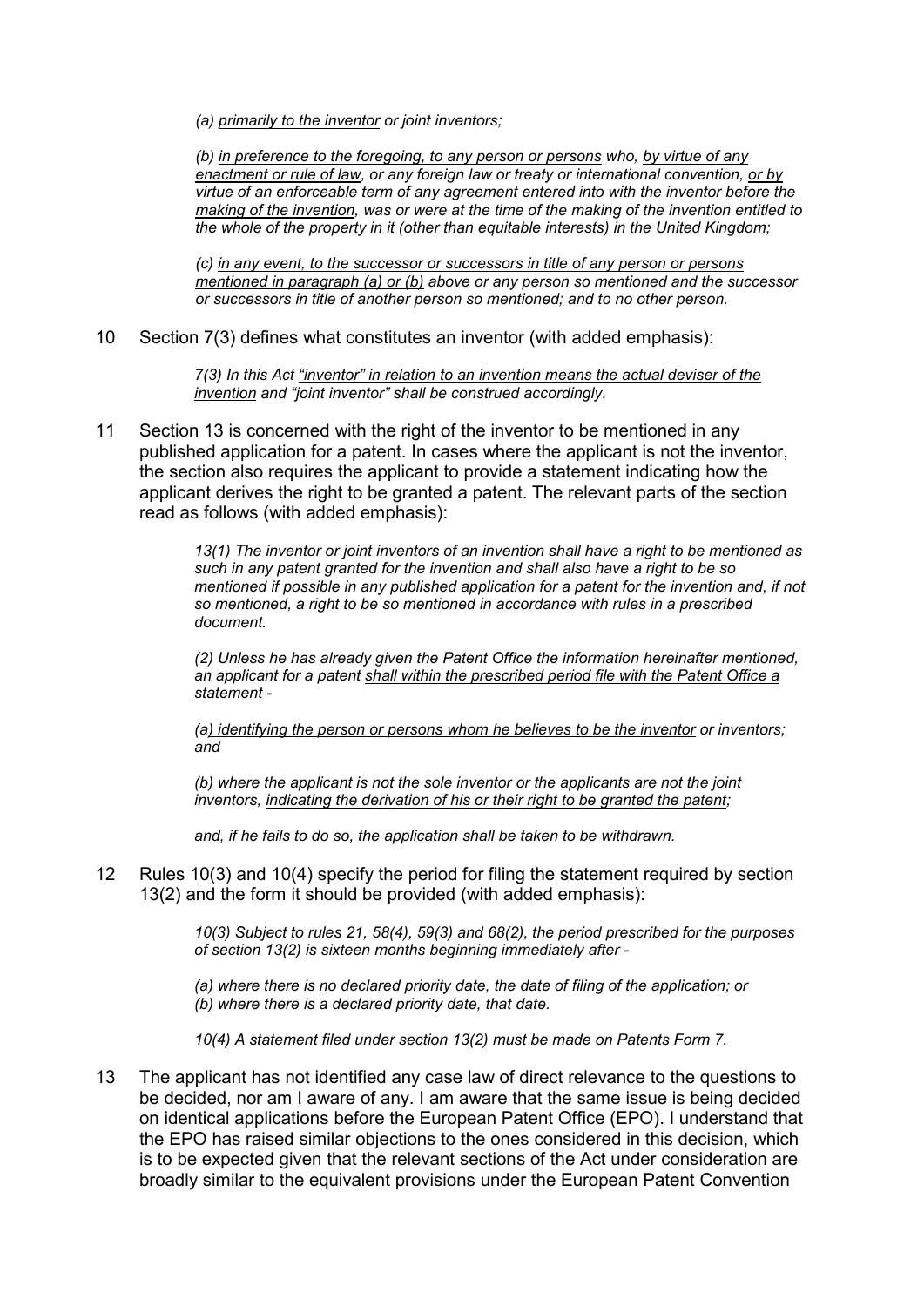(EPC). Having said that, I note that sections 7 and 13 are not specified in section 130(7) of the Act as having as nearly as practicable the same effect as the corresponding provisions of the EPC, which might lead to non-conformity in certain circumstances.

## **Arguments and analysis**

## Non-human inventor

- 14 The applicant argues that the requirement of section 7(3), namely that the inventor is "the actual devisor of the inventor" supersedes section 13(2), which requires the applicant to identify the "person or persons whom he believes to be the inventor or inventors". It is suggested that the phrase "person" is not limited to a human and is broader. Examples such as the person skilled in the art being a legal fiction and use of the term "person" to encompass a company with regards to ownership in section 7 were given to support this. The applicant suggests that the function of sections 7 and 13 is for the actual devisor of the invention to be identified, irrespective of whether it is a human person, and that failure to acknowledge this would mislead the public. Simply naming an arbitrary person in place of the actual inventor would undermine the very purpose of the concept, as there is a moral right to identify the inventor and the underlying legal principle must be respected. This would also be the case when an artificial intelligence (AI) machine is named as a joint inventor. The applicant argues that it would be disadvantageous if innovation was withheld from the public simply because patent protection would be refused due to the nature of the inventor.
- 15 At the hearing, Mr Jehan sought to establish whether the Office was in fact questioning whether DABUS is the actual inventor of the subject-matter disclosed in the two applications. I said that this was not the case and explained that Office practice is to accept the indication of inventors at face value, and that it is up to others to challenge the veracity of such an indication by way of references under sections 8, 12 and 37 (determination of questions about entitlement). To be clear, the Office accepts that DABUS created the inventions set out in the two applications.
- 16 The applicant acknowledges that section 13(2) of the Act is consistent with Rule 19(1) of the EPC and suggests that reference to the *Travaux Préparatoires* of the EPC can assist in understanding the formal requirement for mentioning the inventor under both the EPC and the Act. Mr Jehan says that while it is correct that that in connection with the naming of the inventor the delegations involved in the *Travaux Préparatoires* discussed only human inventors, the discussions were based on the assumption that the actual deviser of the invention would be human. He says that nothing was said or suggested in any of these discussions or drafted into the EPC or the Implementing Regulations that expressly excludes the patenting of inventions by, for example, an AI system. He says that this is hardly surprising given that the discussions leading to the EPC took place in the early 1960s, at a time when computer science was still in its infancy. He argues that the absence of any prohibition to the patenting of inventions made by AI systems must be contrasted with the express exclusions from patentability in the Act and the EPC to certain categories of inventions, for example computer programs, whose meaning has evolved over the years to allow for advances in technology.
- 17 Mr Jehan advanced a further line of argument. He said that in identifying a machine as the inventor, this was in effect identifying that a person was not the inventor, which should satisfy the requirements of section 7(3) because "no person" can be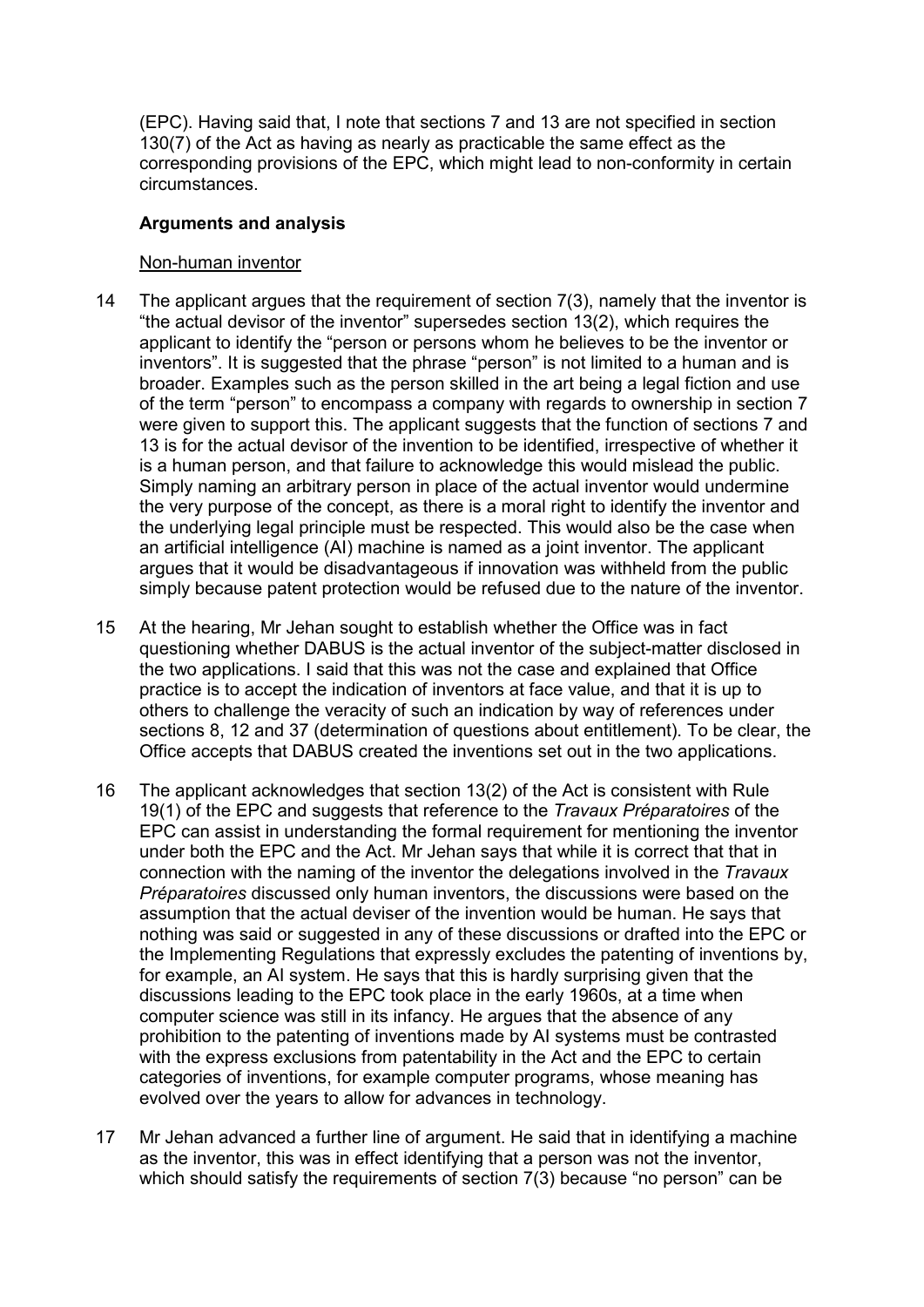considered as the actual devisor. The spirit of section 13 is met by providing an honest answer to the question of who is the deviser of the invention and the applicant should not be penalised for this.

- 18 I agree with the applicant that inventors other than natural persons were not contemplated when the EPC was drafted and also that this was never contemplated when the Patents Act was drafted. Given this, there is a clear expectation that the inventor and person for the purpose of sections 7 and 13 respectively are one and the same, namely a natural person – a human and not an AI machine. There has never been any indication from the courts that this is an incorrect interpretation and it is settled law that an inventor cannot be a corporate body. Even though the invention itself is said to have been created by DABUS, the applicant acknowledges that DABUS is an AI machine and not a human, so cannot be taken to be a "person" as required by the Act.
- 19 While the law concerning the understanding of the computer programme exclusion of section 1(2)(c) has undoubtedly evolved since the drafting of the EPC, this is intentional, as evidenced by the Travaux Préparatoires<sup>[2](#page-4-0)</sup> (BR/168 e/72 oyd/KM/gc, page 10, paragraph 28). However, there is no indication that such an evolving interpretation was ever intended for the understanding of the concept of an inventor, as at the time it was inconceivable that an inventor would be anything but a human being, given that computer technology was in its infancy. It is thus not for the Office to take an interpretation of the law that was not intended upon implementation and where there have been no indications from the courts or legislature that a "person" should be construed as anything other than a natural person.
- 20 Since DABUS is a machine and not a natural person, I find that it cannot be regarded as an inventor for the purposes of section 7 and 13 of the Act.

## Entitlement to inventions created by AI

- 21 In the letter accompanying the Form 7 filed on 23 July 2019, the applicant acknowledges that machines "do not have a legal personality or independent rights, and cannot own property". This point is reiterated in paragraph 41 of Mr Jehan's skeleton arguments and it was discussed at some length at the hearing, because it was a point I had no difficulty accepting but could not see how it supported the applicant's position. The inevitable consequence of this is that DABUS, as a machine, cannot own intellectual property, which in this case would be the two patent applications in question. This appears problematic for the applicant because DABUS has no rights to its inventions and cannot enter into any contract to assign its right to apply for a patent to the applicant, nor am I aware of any enactment or rule of law that specifies that this should be the case. It is unclear, therefore, as to how precisely the applicant has derived the right to the inventions from their creator, DABUS.
- 22 Mr Jehan argues that ownership of DABUS is sufficient. However, section 7 specifies the circumstances where the right to apply for a patent transfers from the inventor to the non-inventing applicant. In *Nippon Piston Ring Co. Ltd.'s Applications*[3](#page-4-1), the hearing officer held that while the applicant may have identified the inventor as required by section 13(2)(a), if the applicant is not the inventor then the applicant must indicate how they derived the right to the application with reference to

 <sup>2</sup> [Travaux Preparatoires EPC 1973 –](http://webserv.epo.org/projects/babylon/tpepc73.nsf/0/719AC39AA49A7563C12574270049EB9E/$File/Art52eTPEPC1973.pdf) Article 52 – page 96

<span id="page-4-1"></span><span id="page-4-0"></span><sup>3</sup> Nippon Piston Ring Co. Ltd.'s Applications, RPC Volume 104, Issue 6, 1987, Pages 120–132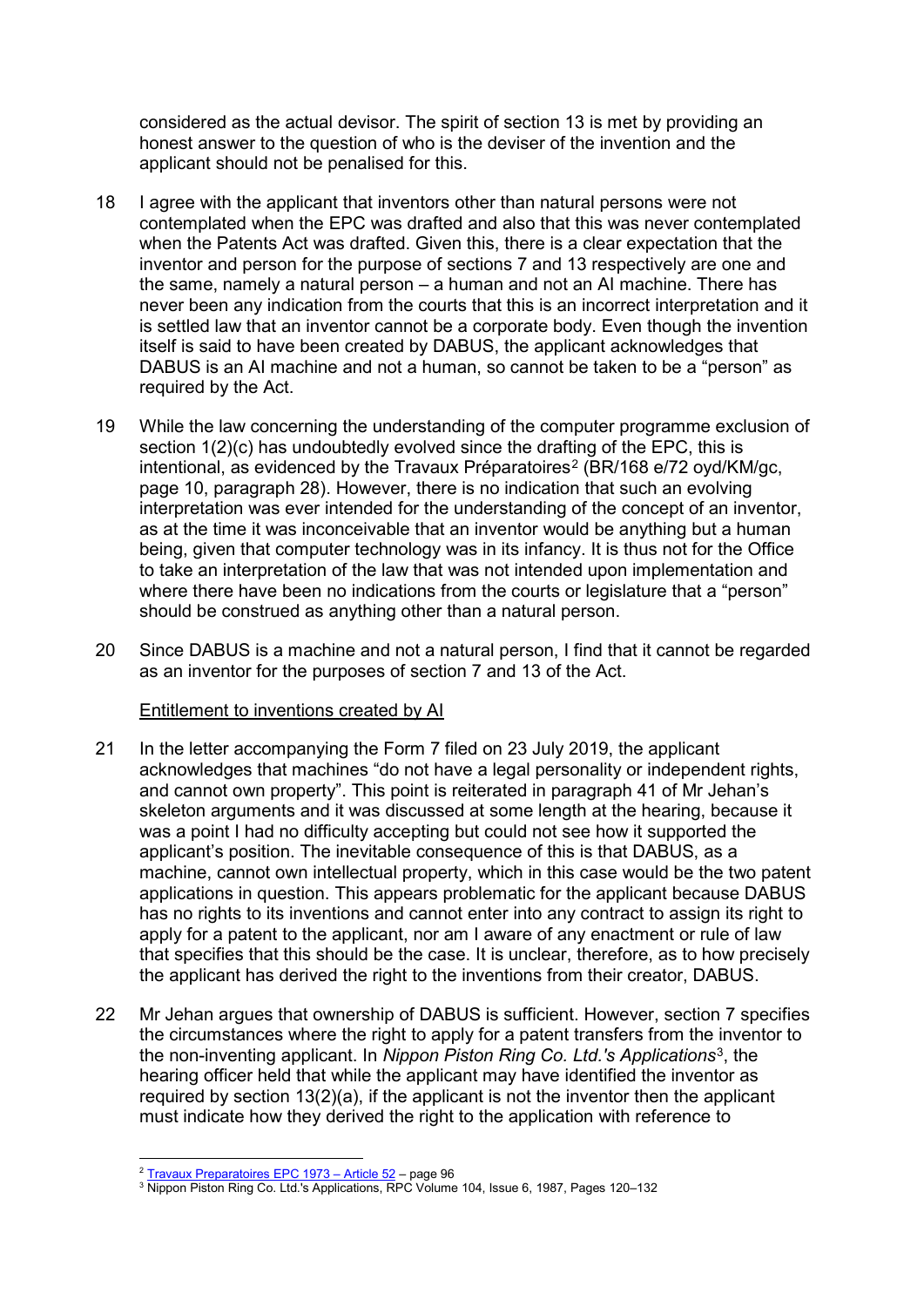categories (b) and (c) of section 7(2). It is not immediately clear how ownership of the inventor falls under either of these two categories.

23 The applicant indicates that he acquired the rights to the patent by virtue of ownership of the inventor and is therefore the successor in title to the inventor. Mr Jehan argues that, in general, ownership of a machine transfers ownership of any products of the machine to the owner, which in this case is the applicant. However, acquiring a right to a patent by virtue of ownership of the inventor is not covered by category (b) or (c) of section 7(2) and hence the applicant has not provided a satisfactory derivation of right. There appears to be no law that allows for the transfer of ownership of the invention from the inventor to the owner in this case, as the inventor cannot itself hold property. Thus, even if I were to accept that DABUS meets the requirements of the Act to be considered an inventor, derivation of right through ownership of the inventor does not meet the requirements of section 7(2) and hence the applicant is not entitled to apply for the patents in question.

### Taking the applications as being withdrawn

- 24 The applicant notes that the applications cannot be "refused" due to failure to file a Form 7 and instead can only be "taken to be withdrawn" in accordance with section 13(2). Mr Jehan argues that refusal of an application is only possible if the application does not meet the substantive legal requirements as to patentability. He says that section 13(2) does not and cannot set a substantive legal requirement to patentability, such as those set out in section 1-6, and should not have the consequence of limiting patentability to inventions made only by humans. Mr Jehan argues that to add an additional requirement as to the patentability of an invention would be inconsistent with the EPC and other international agreements.
- 25 The applicant's position is that section 13 is concerned with the formal requirements of an application, and it allows for a failure to file a statement of inventorship to be taken as a decision that the applicant no longer wishes to pursue the application, allowing the Office to then take the application to be withdrawn. In this case, the applicant says that it has provided a statement of inventorship as required by section 13(2) and so, as a matter of fact, he has not failed to file the necessary information. It would be wrong, he says, to deem the applications withdrawn as a consequence. He says that any deemed withdrawal of the applications must be as a consequence of the applicant failing to file the statement and not whether that statement complies with an interpretation of the requirements of that statement taken from paragraph section 13(2)(a). Mr Jehan elaborated upon this at the hearing, saying that it is the actual filing of the Form 7 that ensures that the requirements of section 13(2) are satisfied, not the content.
- 26 I agree that the failure to comply with the requirements of 13(2) is not a substantive issue of patentability. As the applicant rightly points out, the Act does not lay down a requirement of patentability relating to the nature of the inventor. Section 13 sets out a formal requirement and the Office is not saying that it is refusing the application, instead it is saying that it will treat the applications as having been withdrawn due to the applicant's failure to satisfy formal requirements, which in this case is the failure to file a Form 7 which satisfies the requirements of section 13(2).
- 27 Given the clear statements provided by the applicant which indicate that the inventor is in fact an AI machine, it seems that it will be almost impossible to demonstrate that the actual devisor of the invention was in fact a person, as opposed to DABUS. The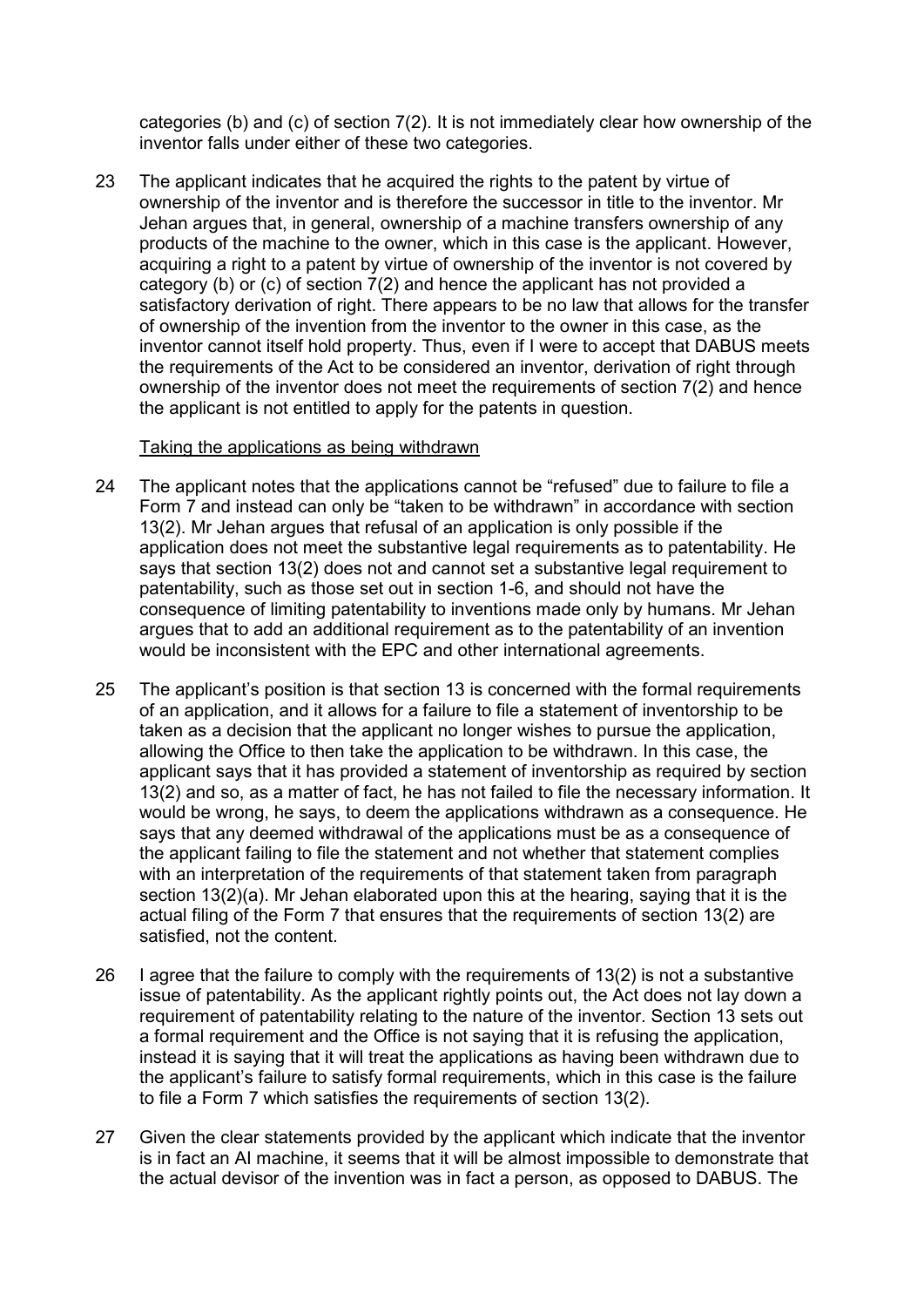Office could, therefore, treat the two applications as being withdrawn immediately as opposed to waiting for the expiry of the period specified by rule 10(3). However, it is quite possible that another person could present contradictory evidence concerning the actual deviser of the inventions, for example in references to entitlement under sections 8 and 12, and the act of taking the applications as withdrawn prematurely could prejudice any future rights to the applications. Even though I consider the risk of an early treatment of withdrawal as being very small, I see no benefit in accelerating the process given that the sixteen-month period expires early next year in any case, and the Office would not take the applications as having been withdrawn until after the appeal period in this decision had lapsed, resulting in a time difference of only a few months. I consider that the applications should be taken to be withdrawn at the expiry of the sixteen-month period specified by rule 10(3).

## **Final observations**

- 28 The fundamental function of the patent system is to encourage innovation by granting time-limited monopolies in exchange for public disclosure. As the applicant acknowledges in paragraph 67 of the skeleton argument, an AI machine is unlikely to be motivated to innovate by the prospect of obtaining patent protection. Instead, the motivation to innovate will have been implemented as part of the development of the machine; in essence, it will have been instructed to innovate. Given that at present an AI machine cannot hold property rights, the question then becomes in what way can they be encouraged to disseminate information about invention? The applicant argues that enabling the owner of the machine to acquire the right to the patent is the only way to achieve this. However, I have to disagree with this assessment as dissemination of innovation from an AI machine could occur freely in a number of ways such as via the Internet. At any rate, it is not clear to me how recognising a machine as an inventor will affect the likelihood of dissemination of innovation to the public, as this decision will be down to the owner or developers of the AI machine.
- 29 As the applicant says, inventions created by AI machines are likely to become more prevalent in future and there is a legitimate question as to how or whether the patent system should handle such inventions. I have found that the present system does not cater for such inventions and it was never anticipated that it would, but times have changed and technology has moved on. It is right that this is debated more widely and that any changes to the law be considered in the context of such a debate, and not shoehorned arbitrarily into existing legislation.

## **Conclusion**

30 I have found that DABUS is not a person as envisaged by sections 7 and 13 of the Act and so cannot be considered an inventor. However, even if I am wrong on this point, the applicant is still not entitled to apply for a patent simply by virtue of ownership of DABUS, because a satisfactory derivation of right has not been provided. The applications shall be taken to be withdrawn at the expiry of the sixteenmonth period specified by rule 10(3).